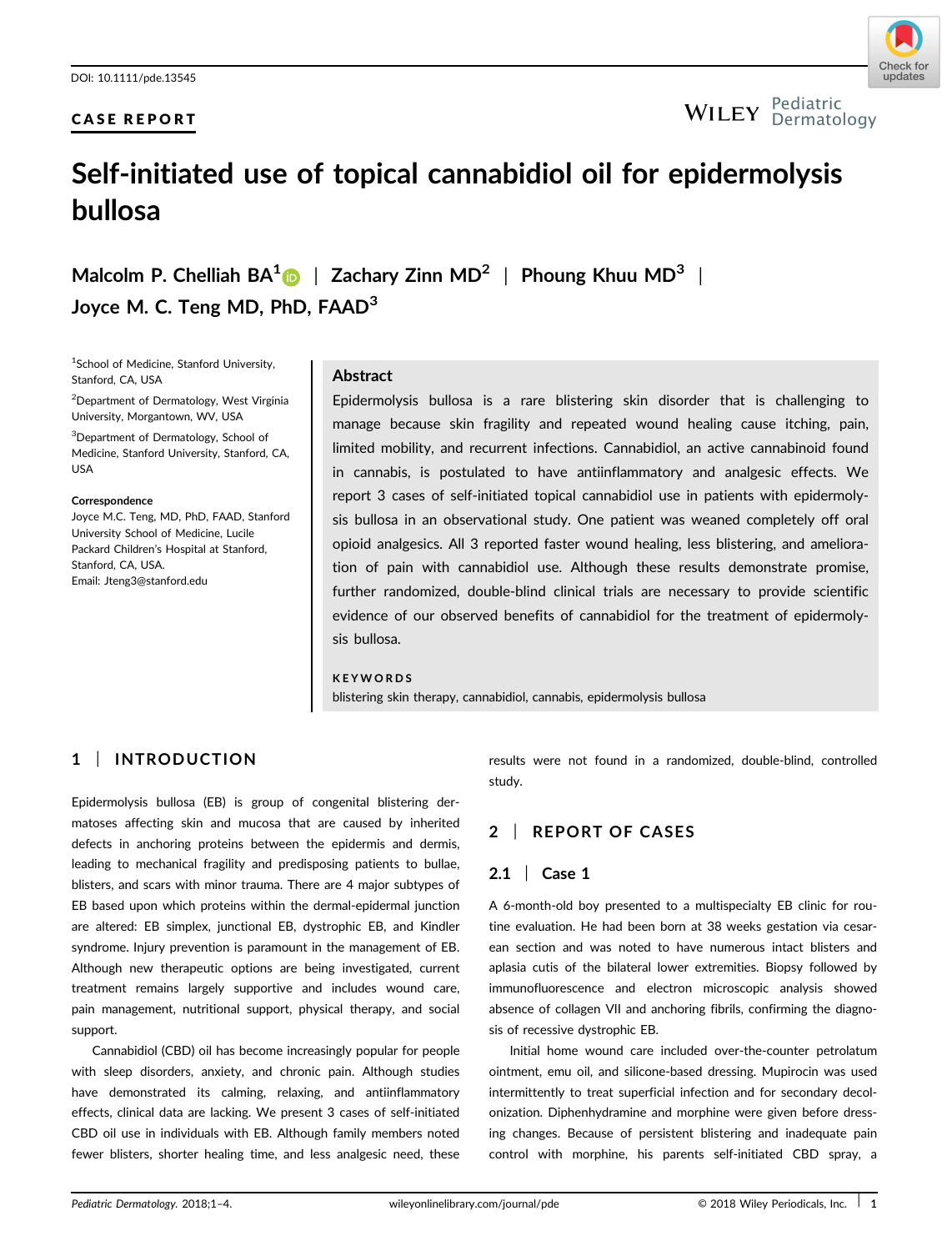tincture of CBD oil that is misted over affected areas 2 to 3 times daily. They reported significant reduction of blistering since starting CBD spray (Figure 1), and he no longer required morphine before dressing changes. The parents also noted faster healing of chronic wounds.

Dermatology

### 2.2 | Case 2

2 |  $M_{\rm H}$   $_{\rm FV}$  Pediatric

A 3-year-old girl presented to the EB clinic for multispecialty care. She had been born at 40 weeks via spontaneous vaginal delivery and had erosions on the extremities and oral mucosa. Painful keratoderma on the soles limited her ambulation. Biopsy and electron microscopic analysis were consistent with EB simplex, generalized severe. Genetic testing confirmed a KRT5 mutation.

Home wound care included a mixture of petrolatum ointment with coconut oil followed by spot treatment with zinc oxide and allantoin 6% cream. For keratoderma, 10% urea was applied followed by gentle debridement. Dilute bleach baths and topical bacitracin were used to minimize skin infection. Based on recommendations from members of an EB social network, her mother began using a blend of emu oil and CBD oil applied topically to blisters on the face, trunk, and extremities at least twice daily, after which the patient was reported to have fewer blisters, and healing time for facial blisters was reduced by approximately half. Application of CBD to keratoderma also reduced pain associated with ambulation, allowing the patient to walk longer distances. Photo documentation over time supported the parents' subjective findings of less blistering (Figure 2).

### 2.3 | Case 3

A 10-year-old boy presented in whom easy blistering around the neckline had first been noticed at 1 month of age. Blisters on the palms and soles progressed at approximately 13 months of age, when he began walking. He was given a clinical diagnosis of localized EB simplex, because biopsy was declined. He continued to have frequent blistering of the neck, posterior upper arms, and soles as he aged. His regular wound care regime included emollients and overthe-counter topical antibiotics. He had debilitating, painful keratoderma that required wheelchair assistance and scheduled naproxen and gabapentin.

His parents self-initiated CBD oil and cream topically to his blisters and noted significant reduction in blistering with CBD use. They also noticed a lessening of his painful keratoderma, leading to more ambulation and less wheelchair use. He was able to discontinue naproxen and gabapentin after starting topical CBD.

## 3 | DISCUSSION

Cannabidiol is a naturally occurring compound of industrial hemp and marijuana, collectively referred to as cannabis. CBD is one of nearly 100 different cannabinoid compounds found in cannabis and is the second most abundant phytocannabinoid after tetrahydrocannabinol (THC); but unlike THC, CBD does not have hallucinogenic effects.<sup>1</sup>

There are 2 known cannabinoid receptors in humans: cannabis  $(CB)1$  and  $CB2<sup>2</sup>$  CB1 receptors are expressed throughout the body. with a great proportion in the nociceptors of the brain and spinal cord.<sup>3</sup> The CB1 receptors are associated with the analgesic effects of cannabinoids. CB2 receptors are expressed in lymphoid tissue, and it is hypothesized that binding of CBD to CB2 receptors modulates cytokine release from immune cells and reduces inflammation.<sup>3</sup> CBD is also a direct agonist of vanilloid pain receptors (transient receptor potential cation channel subfamily V member 1 receptor), which are known to mediate pain perception, inflammation, and body temperature.<sup>4</sup> There are also many studies that have demonstrated the protective function of cannabinoids in acute and chronic inflammatory diseases,<sup>5,6</sup> although long-term safety and effects of its use have not been studied.<sup>7,8</sup>

Within the epidermis itself, CB agents have been shown to indirectly inhibit proliferation of cultured human epidermal keratinocytes and to stimulate apoptosis.<sup>9</sup> Other studies have shown that CB agents regulate epidermal differentiation through CB1 receptor–dependent inhibition of protein kinase C, activation protein-1, and transglutaminase.<sup>10,11</sup> Synthetic CB receptor agonists have also been linked to a reduction of histamine responses in human skin,  $12,13$  and there have been studies documenting its use in treating inflammatory acne vulgaris because of its ability to decrease proliferation of human sebocytes in vitro.<sup>14</sup>

The use of CBD oil in individuals with EB is widely discussed in various online forums, but evidence supporting its use is anecdotal. Its topical formulations are available as oils, creams, and sprays. It is hypothesized that CBD decreases symptoms of EB by relieving chronic pain, modifying the itching sensation, and reducing inflammation.15

All 3 patients initiated treatment with CBD oil without physician recommendation. Two were able to stop oral analgesic medications (diphenhydramine and opiates in case 1; naproxen and gabapentin in case 3) after starting topical CBD. Cases 2 and 3 noted improvement in ambulation after application of CBD to hyperkeratosis on the soles. All patients noted fewer blisters and shorter healing time for active blisters. There were no self- or family-reported adverse effects from topical CBD.

To our knowledge, this is the first report in the medical literature on the use of topical CBD for EB. The mechanism of action for the observed benefits remains to be elucidated. We must exercise caution in interpretation of these findings, because randomized, doubleblind, controlled studies are necessary to provide credible evidence of the benefits of CBD in EB. This is an observational study, which has inherent bias. For example, responders are more likely to divulge use of CBD than nonresponders, potentially magnifying the perceived clinical benefits. There is also potential for bias because results are self-reported. Furthermore, the study lacked a vehicle control group for comparison. Blistering in some subtypes of EB, such as EBS—generalized severe, is known to improve with age.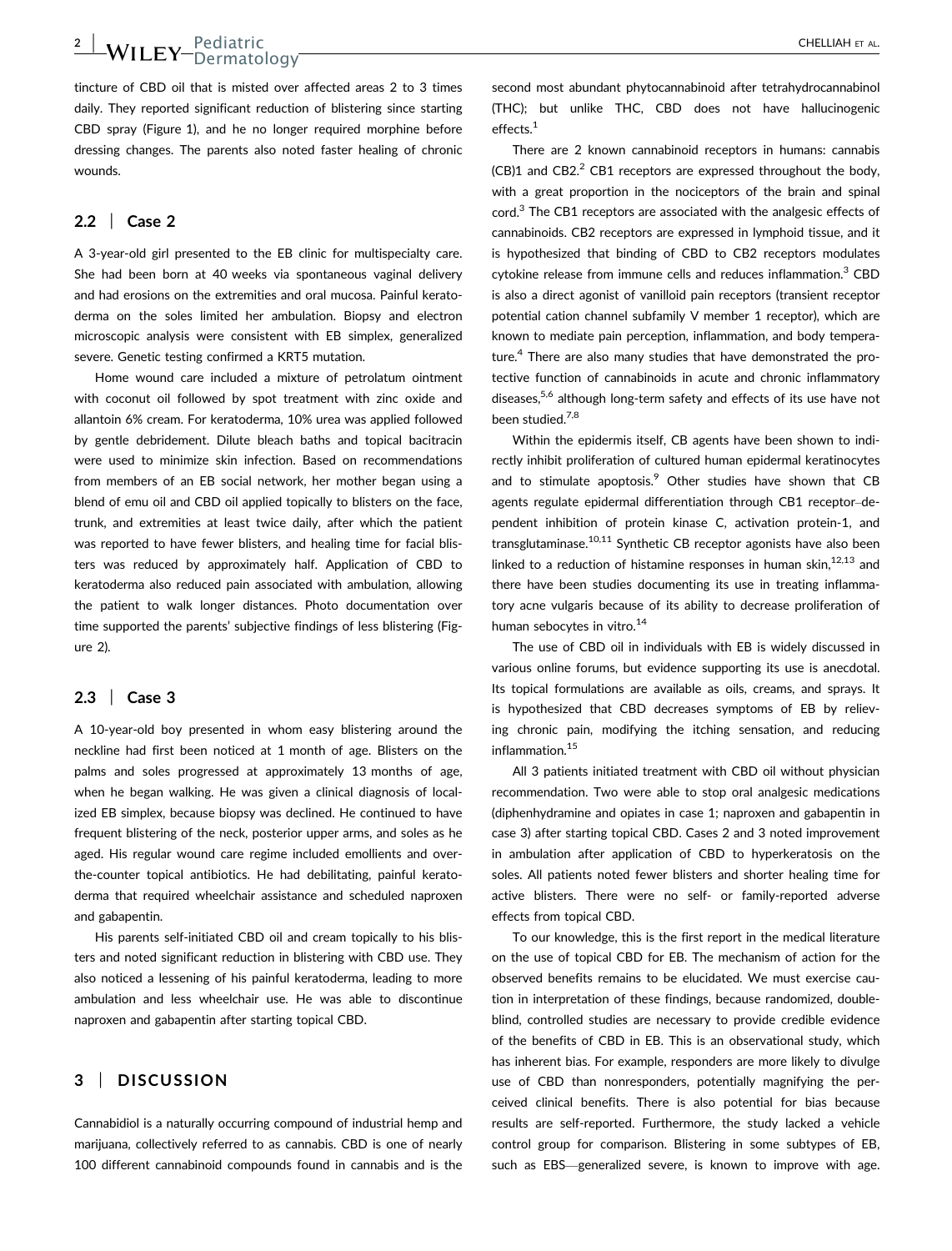

FIGURE 1 Right leg before and after treatment with topical cannabidiol. A, At presentation, multiple intact blisters and aplasia cutis. B, After 6 mo of treatment, blisters are minimal and aplasia cutis is resolved



FIGURE 2 Right foot before and after treatment with topical cannabidiol. A, At presentation, multiple intact blisters and skin erosions. B, After 8 mo of treatment, blisters and erosions are minimal

Although the perceived benefit of CBD could be spontaneous resolution because of older age and better skin care, the improvement reported occurred over a short period of time after initiating CBD. The perceived benefit of CBD could also be attributed to vehicle or placebo effects.

In conclusion, we have reported our observation of 3 individuals with EB who benefited from the use of topical CBD, specifically noting a reduction in pain and blistering and rapid wound healing. We chose to report the dramatic benefits patients described and the objective need for less analgesic to stimulate the scientific community to consider the study of CBD in EB. There have been no scientific randomized controlled studies of topical CBD use in children

with EB. Well-designed clinical trials are needed to further delineate the safety and efficacy of CBD use in EB.

## ORCID

Malcolm P. Chelliah http://orcid.org/0000-0003-1258-3373

#### REFERENCES

1. Iseger TA, Bossong MG. A systematic review of the antipsychotic properties of cannabidiol in humans. Schizophr Res. 2015;162: 153-161.